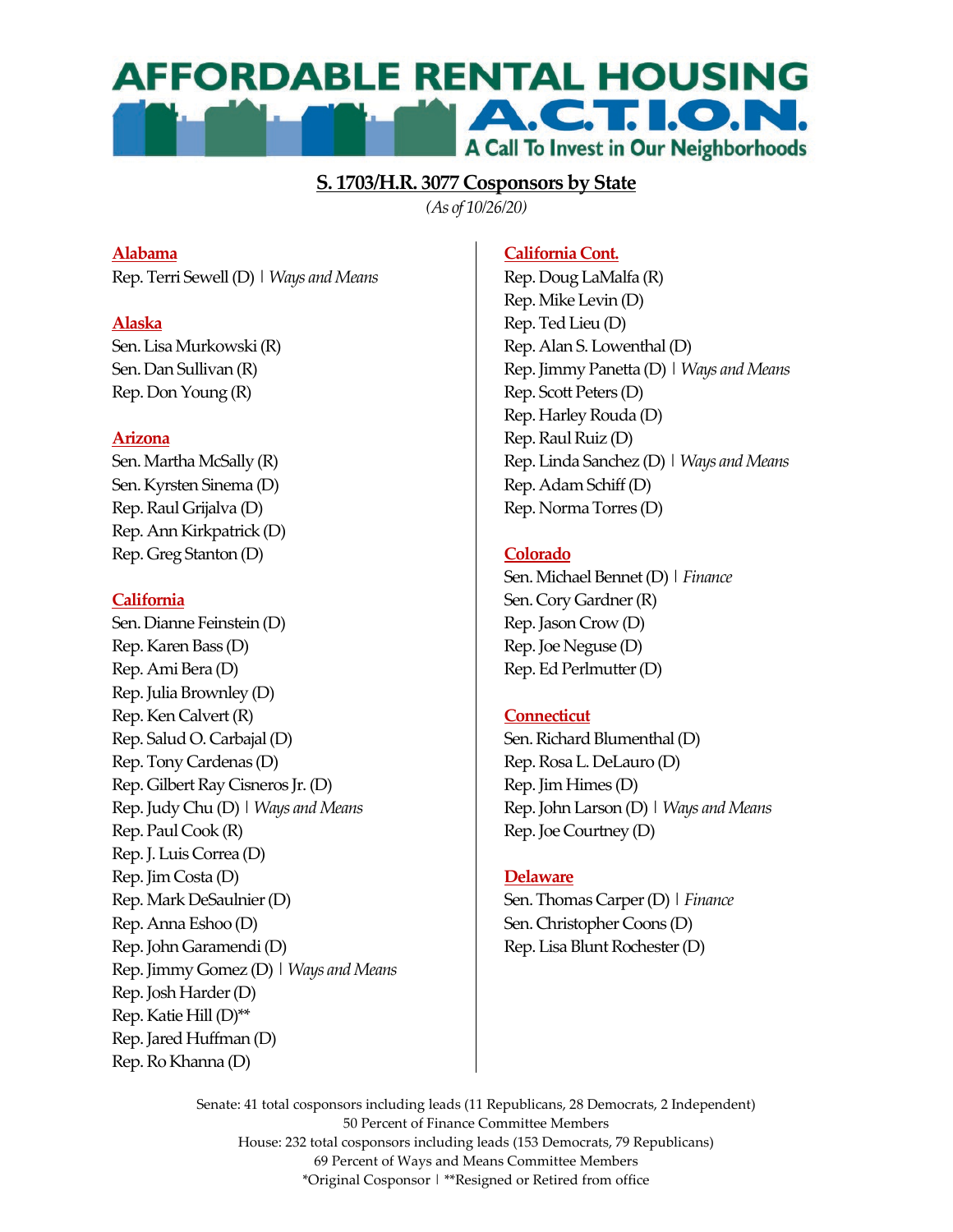#### **Florida**

Rep. Vern Buchanan (R) | *Ways and Means* Rep. Cathy Castor (D) Rep. Val Butler Demings (D) Rep. Theodore E. Deutch (D) Rep. Alcee L. Hastings (D) Rep. Al Lawson (D) Rep. Debbie Mucarsel-Powell (D) Rep. Stephanie Murphy (D) | *Ways and Means* Rep. Bill Posey (R) Rep. Donna Shalala (D) Rep. Darren Soto (D) Rep. Gregory W. Steube (R) Rep. Frederica S. Wilson (D)

#### **Georgia**

**Sen. Johnny Isakson (R) |** *Finance\* \*\** Rep. David Scott (D)

#### **Hawaii**

Sen. Mazie Hirono (D) Rep. Ed Case (D)

#### **Illinois**

Rep. Cheri Bustos (D) Rep. Danny Davis (D) | *Ways and Means* Rep. Rodney Davis (R) Rep. Jesus "Chuy" Garcia (D) Rep. Bill Foster (D) Rep. Adam Kinzinger (R) Rep. Raja Krishnamoorthi (D) Rep. Darin LaHood (R) | *Ways and Means* Rep. Mike Quigley (D) Rep. Janice Schakowsky (D) Rep. Bradley Schneider (D) | *Ways and Means* Rep. John Shimkus (R)

#### **Indiana**

**Sen. Todd Young (R) |** *Finance\** Rep. James Baird (R) Rep. Susan W. Brooks (R)

#### **Indiana Cont.**

Rep. Larry Bucshon (R) Rep. Andre Carson (D) Rep. Trey Hollingsworth (R) Rep. Peter Visclosky (D) **Rep. Jackie Walorski (R) |** *Ways and Means\**

#### **Iowa**

Rep. Cynthia Axne (D)

#### **Kansas**

Rep. Ron Estes (R) | *Ways and Means* Rep. Roger Marshall (R) Rep. Steve Watkins (R)

## **Kentucky**

Rep. James Comer (R)

#### **Maine**

Sen. Susan Collins (R) Sen. Angus King Jr. (I) Rep. Jared Golden (D) Rep. Chellie Pingree (D)

#### **Maryland**

Sen. Benjamin Cardin (D) | *Finance* Sen. Chris Van Hollen (D) Rep. Dutch Ruppersberger (D) Rep. David Trone (D)

#### **Massachusetts**

Rep. Katherine Clark (D) Rep. Joseph Kennedy III (D) Rep. Stephen Lynch (D) Rep. James P. McGovern (D) Rep. Ayanna Pressley (D) Rep. Lori Trahan (D)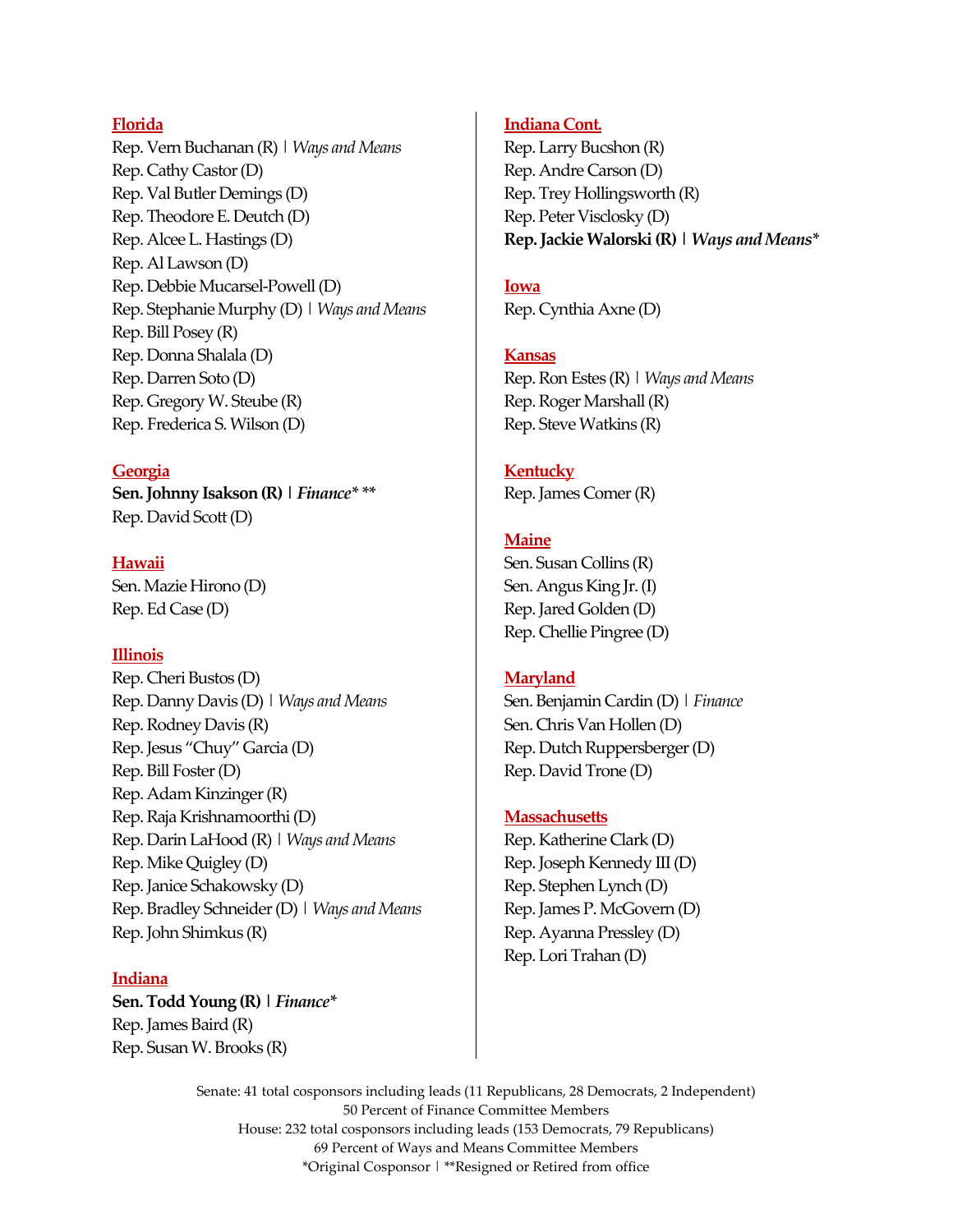#### **Michigan**

Sen. Gary Peters (D) Sen. Debbie Stabenow (D) | *Finance* Rep. Jack Bergman (R) Rep. Debbie Dingell (D) Rep. Daniel Kildee (D) | *Ways and Means* Rep. Brenda Lawrence (D) Rep. Andy Levin (D) Rep. John Moolenaar (R) Rep. Elissa Slotkin (D) Rep. Haley Stevens (D) Rep. Rashida Tlaib (D) Rep. Fred Upton (R) Rep. Tim Walberg (R)

#### **Minnesota**

Sen. Amy Klobuchar (D) Sen. Tina Smith (D) Rep. Angie Craig (D) Rep. Tom Emmer (R) Rep. Jim Hagedorn (R) Rep. Betty McCollum (D) Rep. Ilhan Omar (D) Rep. Collin Peterson (D) Rep. Dean Phillips (D) Rep. Pete Stauber (R)

**Mississippi** Rep. Bennie G. Thompson (D)

#### **Missouri**

Rep. Emanuel Cleaver (D) Rep. Ann Wagner(R)

**Montana**  Sen. Jon Tester (D)

Rep. Greg Gianforte (R)

**Nebraska**  Rep. Don Bacon (R) Rep. Jeff Fortenberry (R)

#### **Nevada**

Sen. Catherine Cortez Masto (D) | *Finance* Sen. Jacky Rosen (D) Rep. Mark Amodei (R) Rep. Steven Horsford (D) |*Ways and Means* Rep. Susie Lee (D) Rep. Dina Titus (D)

#### **New Hampshire**

Sen. Margaret Wood Hassan (D) | *Finance* Sen. Jeanne Shaheen (D) Rep. Ann Kuster (D) Rep. Chris Pappas (D)

#### **New Jersey**

Sen. Cory Booker (D) Rep. Josh Gottheimer (D) Rep. Donald Norcross (D) Rep. Bill Pascrell (D) | *Ways and Means* Rep. Donald Payne Jr. (D) Rep. Mikie Sherrill (D) Rep. Albio Sires (D) Rep. Jefferson Van Drew (R)

#### **New Mexico**

Rep. Debra Haaland (D)

#### **New York**

Sen. Kirsten Gillibrand (D) Rep. Anthony Brindisi (D) Rep. Chris Collins (R) Rep. Antonio Delgado (D) Rep. Eliot Engel (D) Rep. Adriano Espaillat (D) Rep. Brian Higgins (D) | *Ways and Means* Rep. John Katko (R) Rep. Peter King (R) Rep. Carolyn Maloney (D) Rep. Sean Patrick Maloney (D) Rep. Gregory Meeks (D) Rep. Grace Meng (D)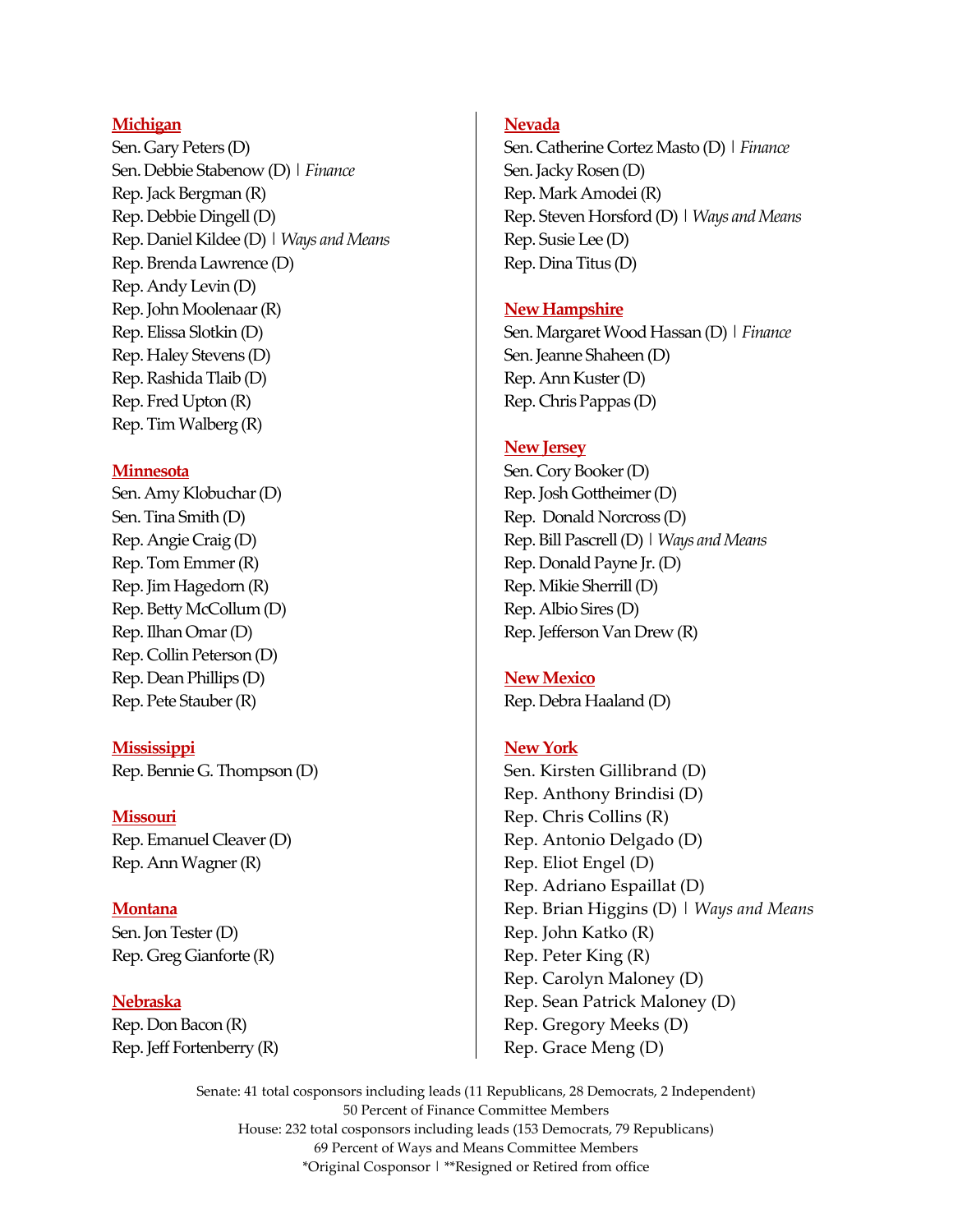#### **New York Cont.**

Rep. Joseph Morelle (D) Rep. Tom Reed (R) | *Ways and Means* Rep. Max Rose (D) Rep. Elise Stefanik (R) Rep. Thomas Suozzi (D) | *Ways and Means* Rep. Paul Tonko (D) Rep. Nydia Velazquez (D) Rep. Lee Zeldin (R)

#### **North Carolina**

Rep. Alma Adams (D) Rep. Ted Budd (R) Rep. G.K. Butterfield (D) Rep. George Holding (R) | *Ways and Means* Rep. Richard Hudson (R) Rep. Patrick McHenry (R) Rep. Mark Meadows (R) \*\* Rep. Gregory Murphy (R) Rep. David E. Price (D) Rep. David Rouzer (R) Rep. Mark Walker (R)

**North Dakota** Sen. Kevin Cramer (R)

#### **Ohio**

Sen. Sherrod Brown (D) *Finance* Sen. Rob Portman (R) | *Finance* Rep. Troy Balderson (R) Rep. Joyce Beatty (D) Rep. Marcia Fudge (D) Rep. Bob Gibbs (R) Rep. Anthony Gonzalez (R) Rep. Bill Johnson (R) Rep. David Joyce (R) Rep. Marcy Kaptur (D) Rep. Robert Latta (R)

#### **Ohio Cont.**

Rep. Tim Ryan (D) Rep. Steve Stivers (R) Rep. Michael Turner (R) Rep. Brad Wenstrup (R) | *Ways and Means*

#### **Oklahoma**

Rep. Tom Cole (R) Rep. Kendra Horn (D) Rep. Frank Lucas (R)

#### **Oregon**

**Sen. Ron Wyden (D) |** *Finance\** Rep. Earl Blumenauer (D) | *Ways and Means* Rep. Suzanne Bonamici (D) Rep. Peter DeFazio (D)

#### **Pennsylvania**

Sen. Robert Casey Jr. (D) | *Finance*  Rep. Madeleine Dean (D) Rep. Michael Doyle (D) Rep. Dwight Evans (D) | *Ways and Means* Rep. Brian Fitzpatrick (R) Rep. Mary Gay Scanlon (D) Rep. Chrissy Houlahan (D) Rep. John Joyce (R) Rep. Mike Kelly (R) | *Ways and Means* Rep. Conor Lamb (D) Rep. Guy Reschenthaler (R) Rep. Lloyd Smucker (R) Rep. Susan Wild (D)

#### **Rhode Island**

Sen. Sheldon Whitehouse (D) | *Finance* Rep. David Cicilline (D) Rep. James Langevin (D)

### **South Carolina** Sen. Lindsey Graham (R)